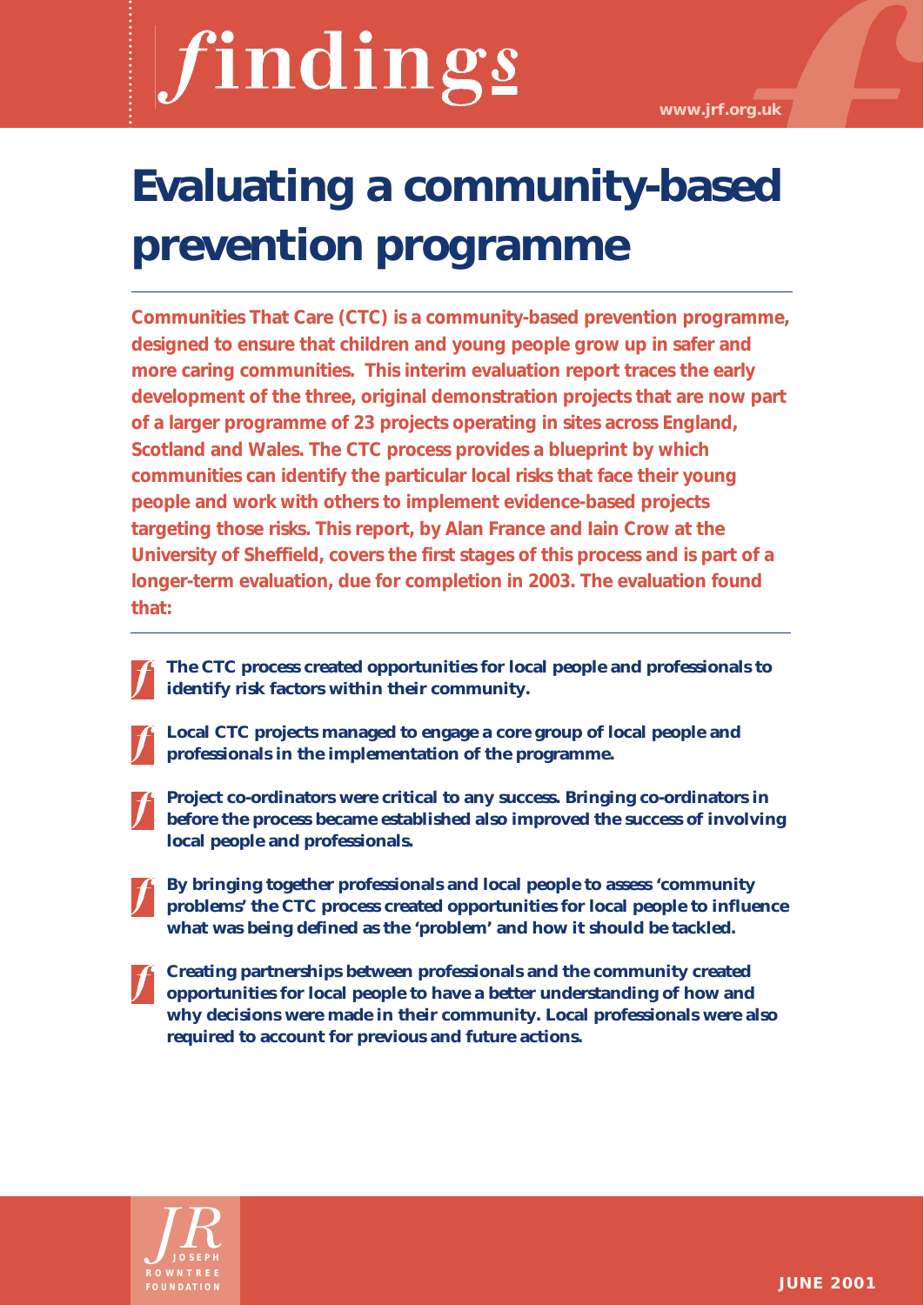#### **Background**

In the mid-1990s, the Joseph Rowntree Foundation (JRF) became interested in identifying whether early intervention programmes with children and families could reduce future offending. One such approach was an American-based programme called Communities That Care (CTC). This early intervention and risk reduction programme showed promising signs that it might be successful in the long-term reduction of problem behaviour, including youth crime. The JRF decided to support a Britishbased CTC programme that would be fully evaluated. The programme included four components:

- Anglicising the USA working tools;
- The setting up of an independent company responsible for the running of the CTC programme;
- Funding of three demonstration projects in deprived areas of the UK;
- The commissioning of a longitudinal evaluation of the long-term impact of the CTC programme.

### **The Communities That Care approach**  *A theory of prevention*

Two main theoretical strands underpin the CTC approach. First, it is claimed that certain risk factors associated with particular types of problem behaviour can be identified. In the USA a wide range of risk factors have been identified through research within at least two international longitudinal studies. These factors include: lack of discipline in families; academic under-achievement in primary school; lack of neighbourhood attachment; and friends involved in problem behaviour.

The second theoretical strand suggests that reducing risks requires intervention and leadership by adults. To achieve positive behaviour, children need to be given clear standards about acceptable behaviour and to have social bonding with those adults who can give clear standards. To aid this process children and young people should:

- be given the opportunities to be involved and valued in their lives;
- have opportunities to gain social and learning skills;
- be given recognition and praise.

*The importance of evidenced-based approaches* Underpinning both the theory and practice of CTC is a belief that prevention should be guided by scientific evidence:

- First, longitudinal social research has shown that risk and protective factors exist as predictors of social problem behaviour.
- Second, risk can be identified and measured using quantitative data collected through self-report surveys, national data and administrative information.
- Third, once risk levels have been identified, programmes that evaluation and research have shown to reduce risks are implemented.
- Finally, the overall programme is measured for its success by comparing levels of risk and protective factors before and after the interventions have been made.

#### *Involving the community*

CTC sees the involvement of the local community in the process as essential. In the CTC model, the 'community' is not just focused on local people who live in the area where the programme is to be run, it also includes professional workers who have either managerial responsibility for services in the area or who are working practitioners providing front-line services. Community 'mobilisation' is seen as increasing the impact of interventions by reducing social disorganisation, promoting strong community norms against anti-social behaviour, and creating community ownership and investment in prevention activities.

#### *The process*

CTC is a structured and systematic process containing a number of critical components that help participants systematically to assess the levels of risk and protection within their community. It also helps communities design approaches that will improve the overall management of local resources and target particular risk factors with specialised, evidence-based programmes. The CTC process can be defined in three phases:

- *• Phase One: Community Readiness.*
- *• Phase Two: Community Mobilisation and Action Planning*
- *• Phase Three: Implementation*

This report concentrates on Phases One and Two.

#### **The evaluation**

After two years of hard work by the demonstration projects the CTC programme had produced some valuable findings. These aid understanding about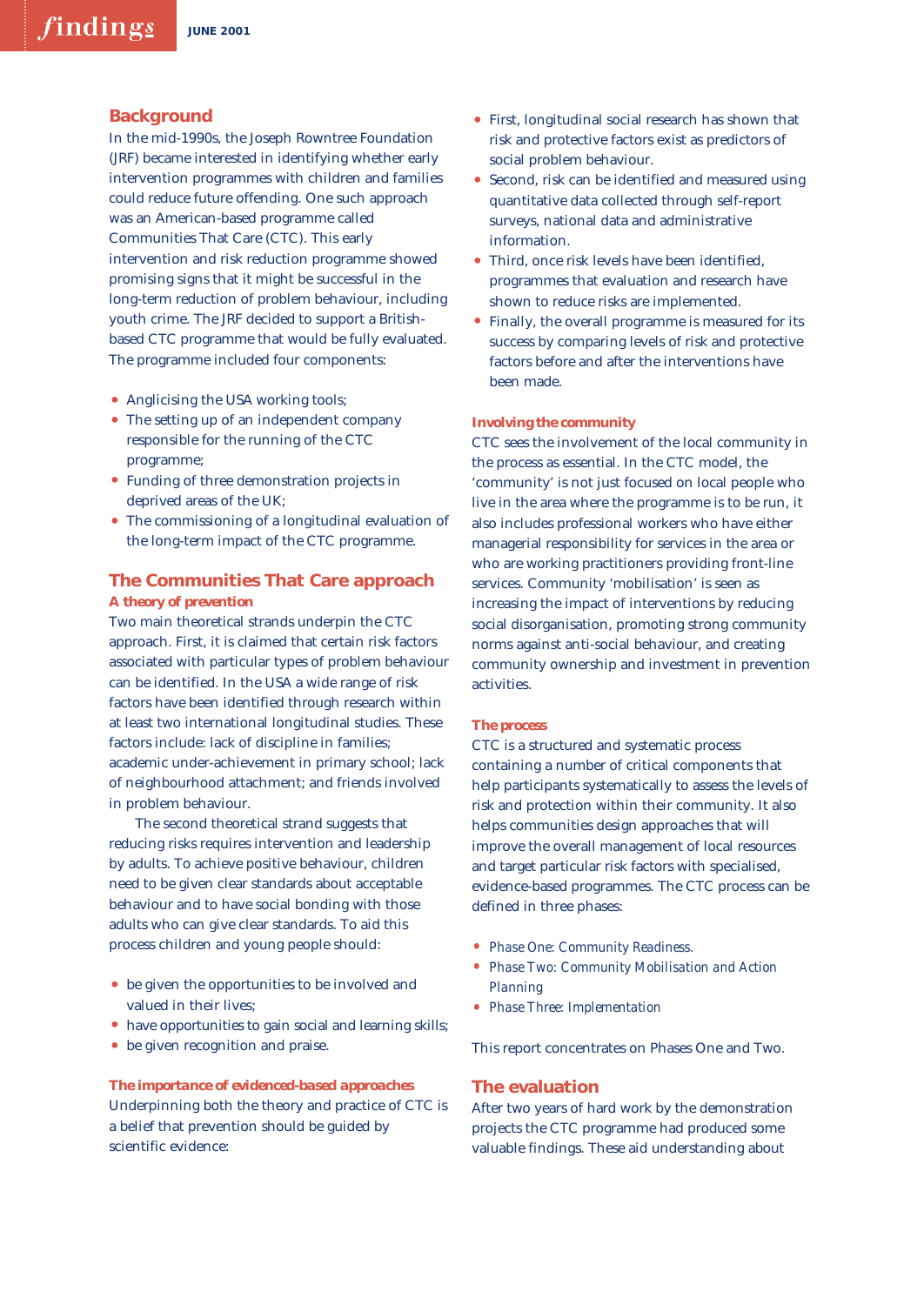how communities and their service providers can be brought together in partnership to create evidencebased local preventative approaches to tackling social problems.

#### *Delivering community programmes with community support*

It is clear that the CTC process can engage and maintain levels of active involvement. Over the two years of the demonstration projects, a core group of local people and professionals stayed with the programme and became active partners. They were recruited to the programme by a structured training process where members were introduced to the CTC approach and asked to join a 'Community Planning Team'. Membership of this group aimed to be wide, encouraging both local professionals working in the area and local people to be involved from the onset. Once engaged this group became the core decisionmaking body responsible for the day to day running of the project. While the numbers involved over the life of the projects were low, the durability of core members indicates that the CTC model does create opportunities to actively involve local communities and their service providers in partnership working. The CTC process was reasonably effective in maintaining engagement of those already involved but not so successful in recruiting less engaged people or new professionals. Getting people in early helped create a core group but new entrants found it difficult to become members of a programme that was established and had generated a strong commitment and knowledge of the process amongst others. Increasing membership therefore became difficult.

The CTC process introduced professionals to a new way of working which requires them to actively engage and forge partnerships, not only with other professionals but also with community members. The CTC approach also gave local people the opportunity to become more informed about their community (and the services that serve it) and to be more active partners in making recommendations for the future use of resources.

Part of the effectiveness of the CTC programme is having a structured process in place. This guides and informs but is also task-orientated, requiring active involvement by members of the Community Planning Teams. For example, having to work together on analysing data or designing questionnaires for interviewing other professionals and service providers brought professionals and local people into a different set of relationships. This

meant that all parties had to agree what their working relationship would be. Furthermore, individuals were able to gain a fuller understanding of the needs and pressures that came with either working in a professional environment or living in a disadvantaged community.

But the evaluation made it clear that achieving these outcomes requires 'mobilisation' to be central from the beginning, with attention being paid to how people can be brought into the programme at each stage of the process. The role of the co-ordinator was fundamental to this process. Co-odinators have core responsibility for overseeing the implementation of the CTC approach within the local areas. Their role is to bring together partners and ensure that participants draw upon the materials provided by CTC in making their decisions. Having someone in place who could help oversee mobilisation at all stages of the project was critical. For example, coodinators could use resources to support active involvement of local people by providing crèche support, free taxis and flexibility of meetings. Without effective co-ordinators, participants are likely to drift and become disengaged from the programme.

*Using evidence-based approaches with communities* Involving communities and professionals in 'evidence-based approaches' to tackling social problems has had a number of added benefits. The CTC approach created dialogue and debate between professionals and local people over what was really happening in the area. In the past, professionals would base their decisions upon 'professional knowledge' of the problem. Some of this would be informed by evidence but it could be fragmented and greatly influenced by their own values and professional judgements. In the CTC approach, professionals became better informed because they were introduced to a broader and fuller knowledge of the community. Evidence became the focal point for decision-making, with data being provided from risk audits that were constructed from self-report surveys and local data sources. This information was then used to underpin recommendations made in locally based Action Plans.

This also created the opportunity for professionals to share responsibility and accountability as they were not making decisions alone or without consultation. Accountability is built in to the CTC model because professionals take collective responsibility for the final outcomes with